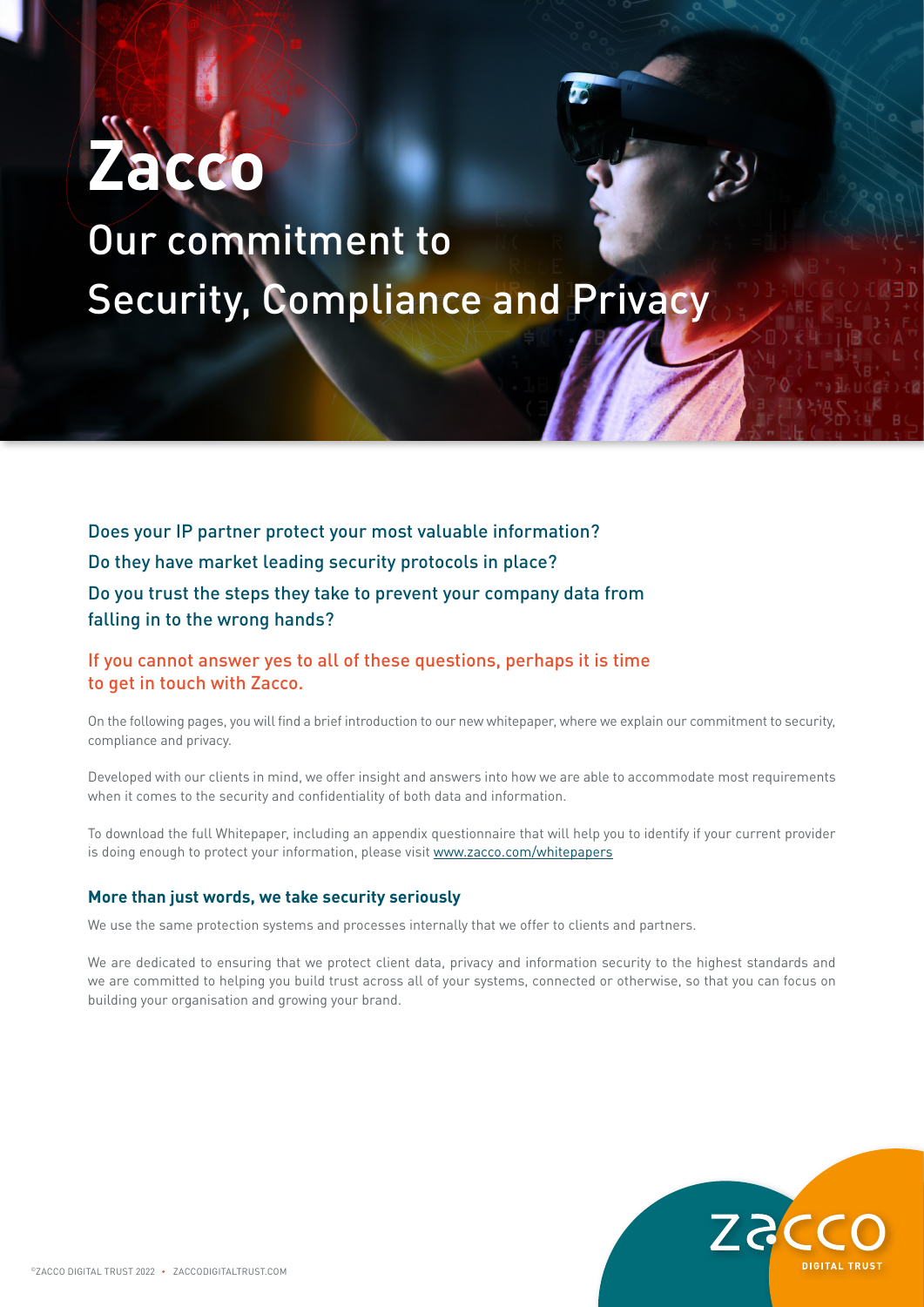#### **Our commitment to clients, customers and colleagues**

In this increasingly connected digital world, all organisations, irrespective of their area of operations, need to ensure that they have the appropriate level of digital trust. In other words, the measure of confidence stakeholders will have in an organisation's ability to protect their private information and secure their data.

Today, it is rarely enough to secure your intellectual property via the traditional means of registering patents, designs, copyrights and trademarks alone. We have a comprehensive portfolio of services available, designed to meet the current and future needs of Intellectual Property and Digital Asset protection.

Our client's and colleague's needs are often based on extensive regulatory requirements and are most restricted within the areas of Compliance, Security and Privacy. As such, the Whitepaper has been designed to address any questions you might have about our approach to these integral areas of operation.

By combining traditional IP disciplines with cyber security, software development and online brand protection, we take care of your ideas, innovations, data, private information and all of your other intangible assets that you literally cannot put your finger on. We protect them, give you complete ownership and make them yours to keep – both now and in the future.

#### **Quality**

We believe that part of developing stakeholder trust is knowing that those who handle and secure your information are doing so responsibly. We have been helping visionaries and innovators to protect their assets for over 150 years. A role that often requires as much creativity, accuracy and innovation from us as from those we work with.

Quality continues to remain at the forefront of how we operate and our ISO Certification demonstrates an independently certified commitment to quality and to international best practice.

Our Bureau Veritas accreditation covers our Cyber Defence Centre, our Digital Forensics team in Sweden and our relevant IT Security and Information Management systems under the following International Standards:

- ISO/IEC 27001:2013 for Information Security
- ISO/IEC 27701:2019 for Privacy Information
- ISO 22301:2019 for Business Continuity Management Systems

From Fortune500s to small start-ups, our objective is simple - Work with Zacco and you can rest assured that your data is safe and that we have taken all the precautions we can to mitigate risks of data loss or theft.